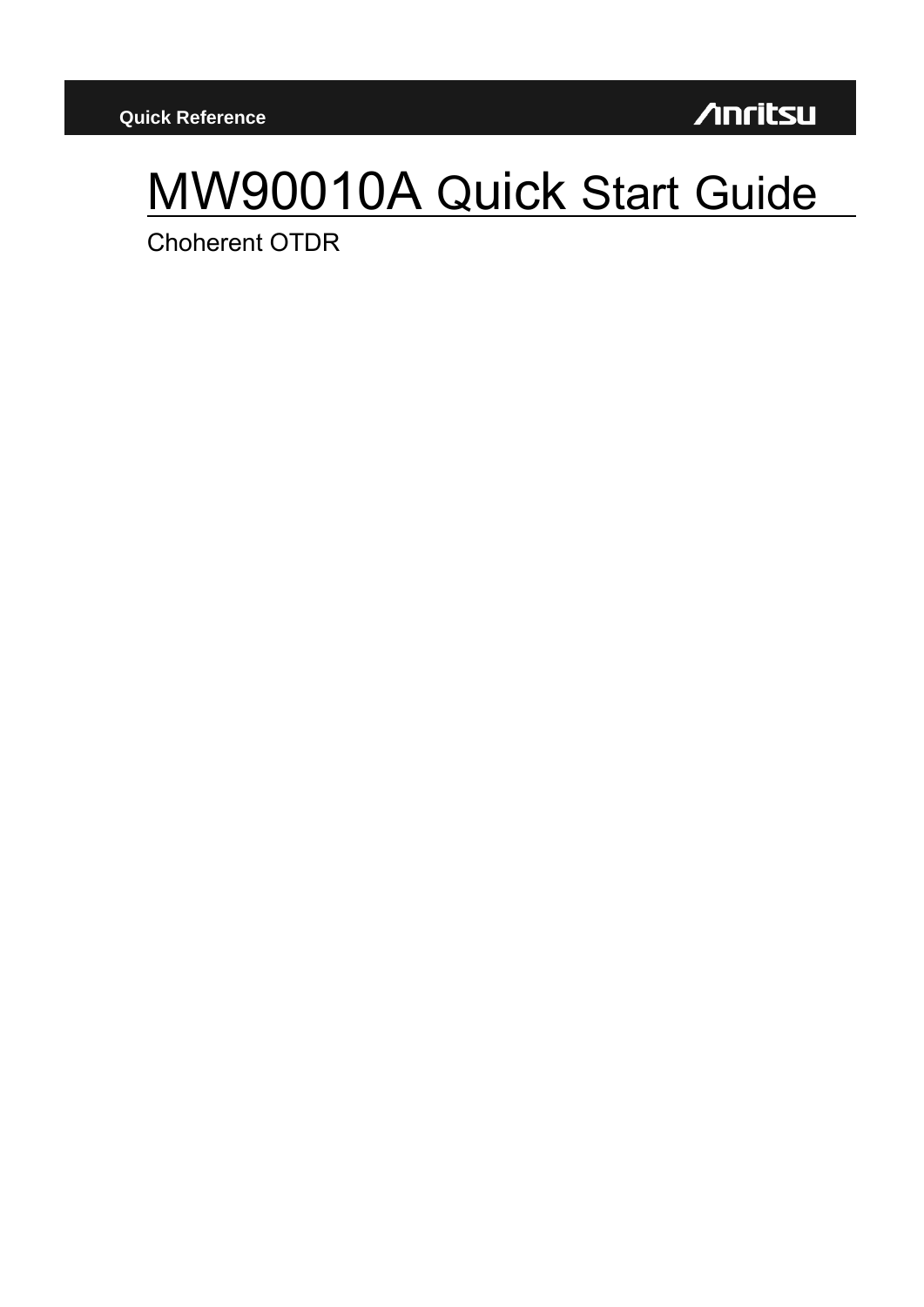

# **A Quick Start Guide showing the simple steps on using the Anritsu C-OTDR**

# **Overview,**

The Anritsu C-OTDR is designed from the ground up to be simple to use for any operator. It was important to Anritsu to ensure the C-OTDR was extremely user friendly with the key areas listed below

- As access to a Submarine Cable System's is often very limited the engineers ability to use a C-OTDR is also very limited,
	- o No mater how well trained or documented a procedure is simplicity of design will minimize user error,
	- o By ensuring all set-up's are accessible from the base screen,
	- o A touch screen makes the unit more intuitive.
		- Push the section you wish to adjust,
		- Zoom in on the area you wish to see.
	- o Dedicated hard keys for scrolling along the trace, zooming in and out as well as setting etc.
- By minimizing required components there is less chance for equipment to be lost or configuration errors,
	- o Having a single unit with all required equipment internal offers a reduced size and simple management.



# **Making a Measurement,**

#### LASED OFF Trace ä  $\mathbf{1}$ Wavelength / Output Power S. Probe Light Loading Light  $\mathfrak{O}$ Ch 36 1548 91 nm 193 55 THz Ch.39 1550.11 nm 193.40 THz Ch 37 1549 31 nm 193 50 THz Ch.41 1550 S1 nm 193.30 THz λ Ch.38 1549.71 nm 193.45 THz Output Power Ch.39 1550.11 nm 193.40 THz  $^{16}$ Ch.40 1550.51 nm 193.35 THz 0.000 dBm OK Cancel **But** Range<br>Pulse  $140$ **GRAND In** 108:1780  $2 - 3 + 1.001$ bir A-8: 00,8000 km Avg  $0.3$



Select the "Wavelength button",

- This will open a daughter window which will allow you to select,
	- o Probe Light (Select),
		- Select the **test wavelength** from the list.
			- *Predefined ITU-T grid in 50Ghz spacing across the available wavelength.*
	- o Loading Light (Select),
		- This section allows you to select the channel above or below the "Probe Light".
			- *Loading Light is required to ensure the total input power to EDFA's remains constant.*
	- o Output power (Select).
		- Select from the pull down list.

# Select the "Parameters" button,

- This will open a daughter window which will allow you to select,
	- o Distance Range (Select),
		- Select longer than your network under test.
	- o Average Times (Select),
		- The larger the number the smother the trace.
	- o Pulse Width (Select),
		- Smaller number show more details but requires longer averaging times.
	- $\circ$  Smoothing (On / Off),
		- Runs analysis over the trace to offer a cleaner trace view.
			- *See Notes more technical details.*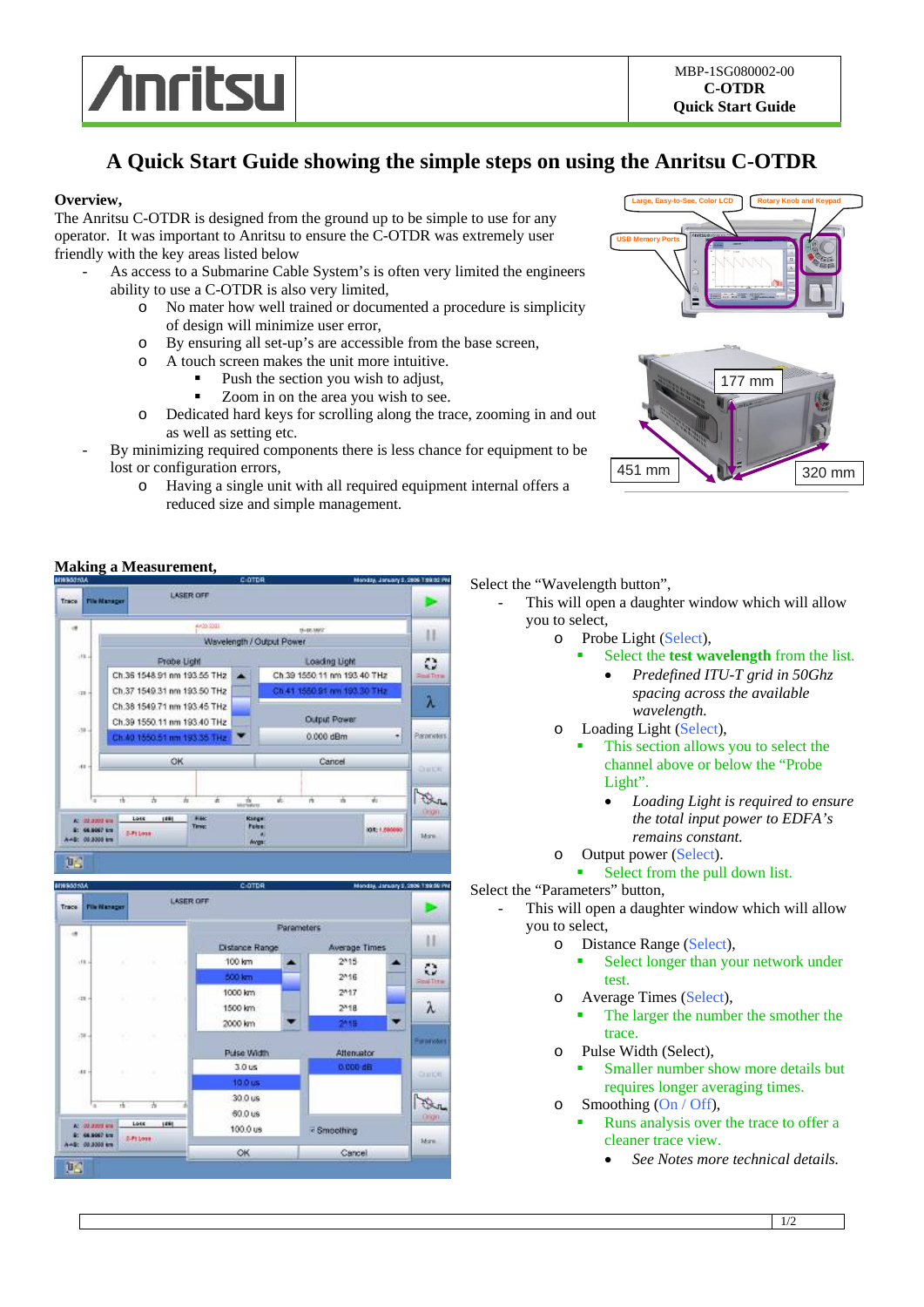

# Push Start Button (or the "Play" Button),

- The C-OTDR will commence taking the trace,
- Updating the information in real time.
- Adjustment of the markers, zooming in and out and taking measurements can also be completed during trace acquisition.
	- o Allowing for real time measurement and fault location.

#### Compare traces,

- View up to 8 traces on the screen at any one time, o Recall and old trace of the same link,
	- o Compare before and after repair work,
		- View the effect on total loss,
		- Extra length,
		- Amplifications values.
	- o Compare commissioning trace to today's trace and look for changes in the network.
		- Stack traces (show to the left).
		- Overlay traces.

# **Special note's,**

- Datapoint resolution is fixed to 10m,
	- o This gives the advantage of maintaining high accuracy over longer fiber runs.
	- o For short lengths testing time is reduced due to faster processing of the datapoint's while ensuring the same resolution.
	- Smoothing (Creating a cleaner trace),
		- o By averaging datapoints before and after a set point on a trace and moving this averaging method along the length enables the removal of any spurious inconsistencies. To ensure accuracy of trace data the "Smoothing" algorithm is stopped just before an event and started just after an event.

# **Create a Report or Save the data,**

- All data can be saved (for later recall)
- Printed directly into a report.

# **Transferring Data,**

- Once the data is saved you can open Explorer (just like windows but touch screen friendly),
	- o Cut, Copy and Paste Traces directly to USB,
	- o Cut, Copy and Paste Reports directly to USB,
- If you wish you can save data to USB directly.